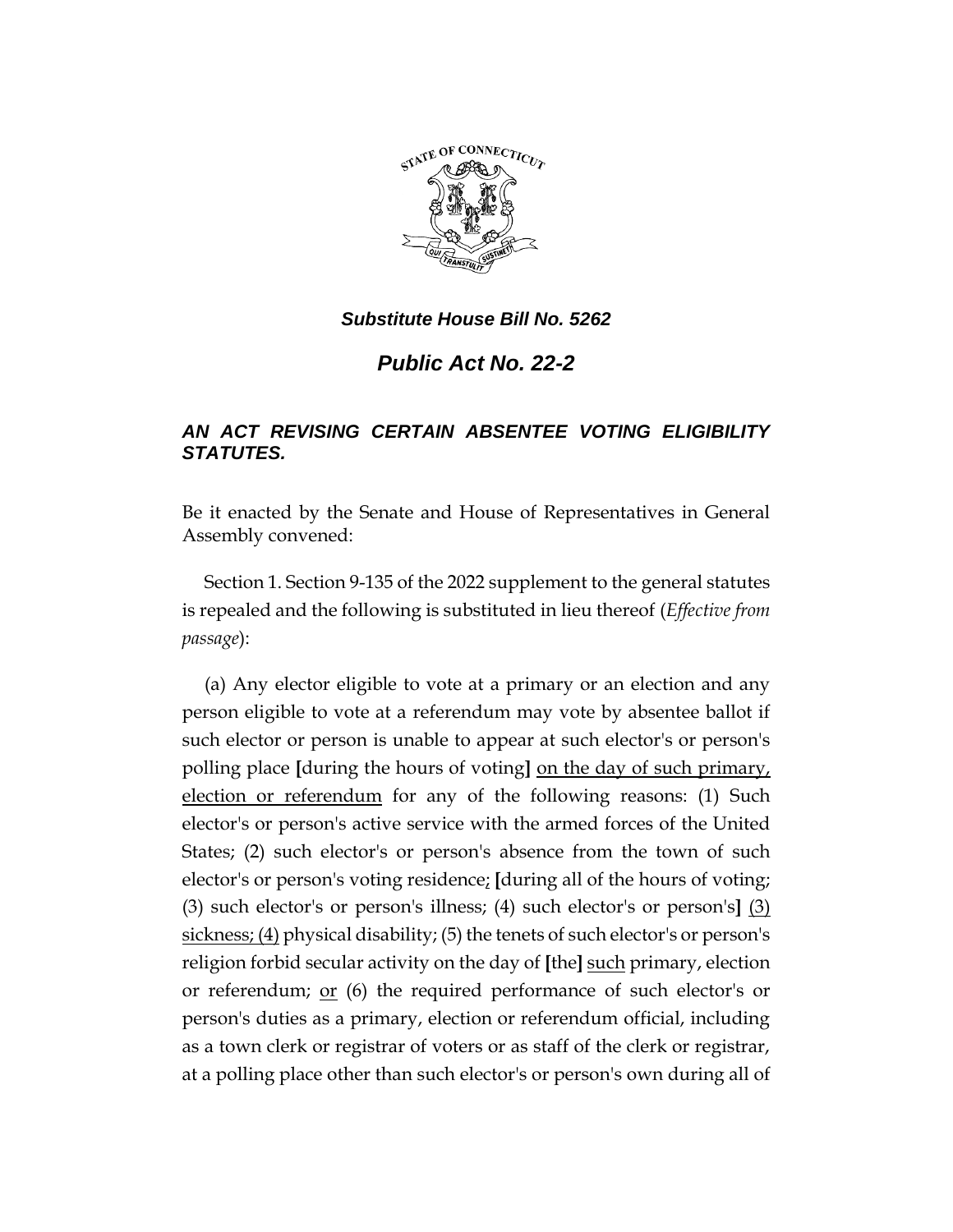## *Substitute House Bill No. 5262*

the hours of voting at such primary, election or referendum. **[**; or (7) for the state election in 2020, and any election, primary or referendum held on or after June 23, 2021, but prior to November 3, 2021, the sickness of COVID-19. As used in this section, "COVID-19" means the respiratory disease designated by the World Health Organization on February 11, 2020, as coronavirus 2019, and any related mutation thereof recognized by said organization as a communicable respiratory disease.**]**

(b) No person shall misrepresent the eligibility requirements for voting by absentee ballot prescribed in subsection (a) of this section, to any elector or prospective absentee ballot applicant.

Sec. 2. Section 9-137 of the 2022 supplement to the general statutes is repealed and the following is substituted in lieu thereof (*Effective from passage*):

**[**(a)**]** Each absentee ballot shall be returned to the municipal clerk, inserted in an inner envelope which shall be capable of being sealed and which shall have printed on its face a form containing the following statements:

"I hereby state under the penalties of false statement in absentee balloting that I am eligible to vote at the primary, election or referendum in the municipality in which this absentee ballot is to be cast and that I expect to be unable to appear at my polling place **[**during the hours of voting at**]** on the day of such primary, election or referendum for one or more of the following reasons: (1) My active service in the armed forces; (2) my absence from the town in which I am eligible to vote; **[**during all of the hours of voting; (3) my illness or physical disability; (4)**]** (3) sickness; (4) physical disability; (5) the tenets of my religion which forbid secular activity on the day of **[**the**]** such primary, election or referendum; or **[**(5)**]** (6) my duties as a primary, election or referendum official.